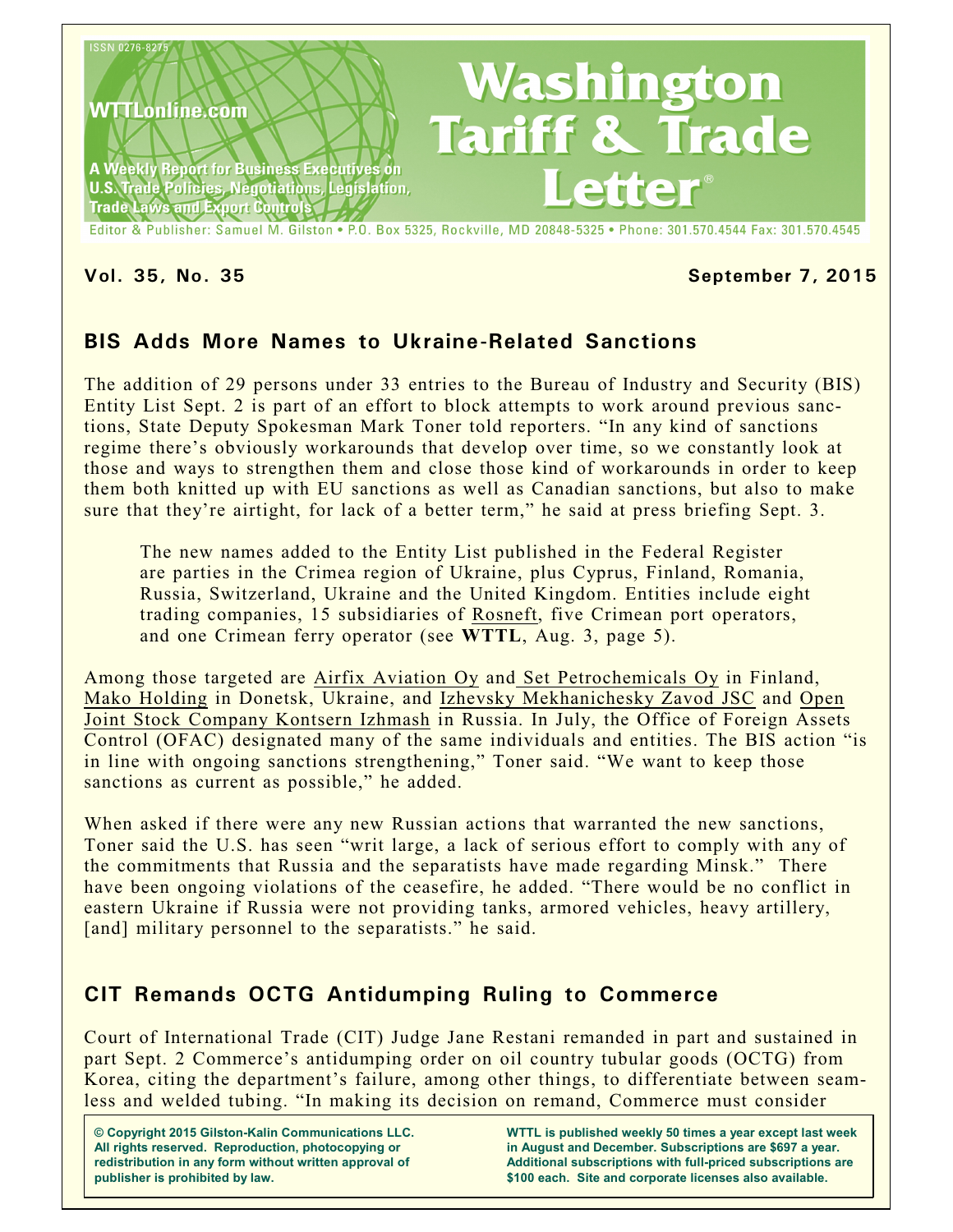record evidence that is probative of the difference between welded and seamless OCTG, including costs and pricing," she wrote (slip op. 13-100). Restani said Commerce ignored the arguments of plaintiff, Iljin Steel Corporation, which the department refused to include as a mandatory respondent. Iljin asked to be included in the investigation because including only makers of welded OCTG would be unfair to firms like Iljin that make seamless tubing.

"Commerce's reasoning appears to be little more than it has discretion in choosing between the respondent selection methodologies. That is insufficient. Nowhere in the agency record is there evidence that it exercised that discretion in a lawful way," Restani ruled.

Restani sustained Commerce's decision to limit the number of voluntary respondents because the added parties would be unduly burdensome. "Because of the concurrent investigations into the same product and the fact that Commerce is required to do more work in less time when conducting such investigations, Commerce has shown that the burden of reviewing a voluntary respondent in this case would exceed the typical burden Commerce faces in other administrative proceedings. On the facts of this case, Commerce's determination that it would be unduly burdensome to examine any additional respondents was supported by substantial evidence and was otherwise in accordance with law," Restani declared.

## **Report Boosts Effort to Lift Oil Export Restrictions**

Although it's hedged with the typical economist language, with varying scenarios and speculation, a Sept. 1 Energy Information Administration (EIA) report suggests lifting restrictions on crude oil exports would have a more favorable than negative impact on industry and consumers. Lawmakers who support legislation to end those restrictions are certain to latch onto the report to back their position (see **WTTL,** Aug. 3, page 1).

Under favorable conditions, "the absence of export restrictions on crude would change domestic crude prices, domestic crude production volumes, and trade flows. This results in a more favorable outcome for domestic crude producers (higher domestic crude prices and production volumes), and to a lesser extent, domestic consumers of gasoline and other petroleum products, who benefit from slightly lower petroleum product prices as additional domestic crude production volumes exert downward pressure on global crude oil prices," declares the report.

As widely reported, U.S. crude oil production has increased steadily in recent years due to new technologies, leading to lower oil imports. In the future, that trend will be influenced by several factors, including the spread in prices between West Texas Intermediary (WTI), the light oil produced in the U.S., and Brent oil, which reflects prices for oil outside the U.S.

In addition, price and supply changes will depend on whether U.S. oil refiners build more capacity to handle growing WTI supplies to replace or supplement facilities that process Brent. Based on these variables, EIA examined a baseline or reference case, plus cases with high supplies or low prices and combinations of those scenarios. "Any increase in domestic crude oil production that occurs because of the removal of restrictions

> **© Copyright 2015 Gilston-Kalin Communications LLC. All rights reserved. Reproduction, photocopying or redistribution in any form without approval of publisher is prohibited by law.**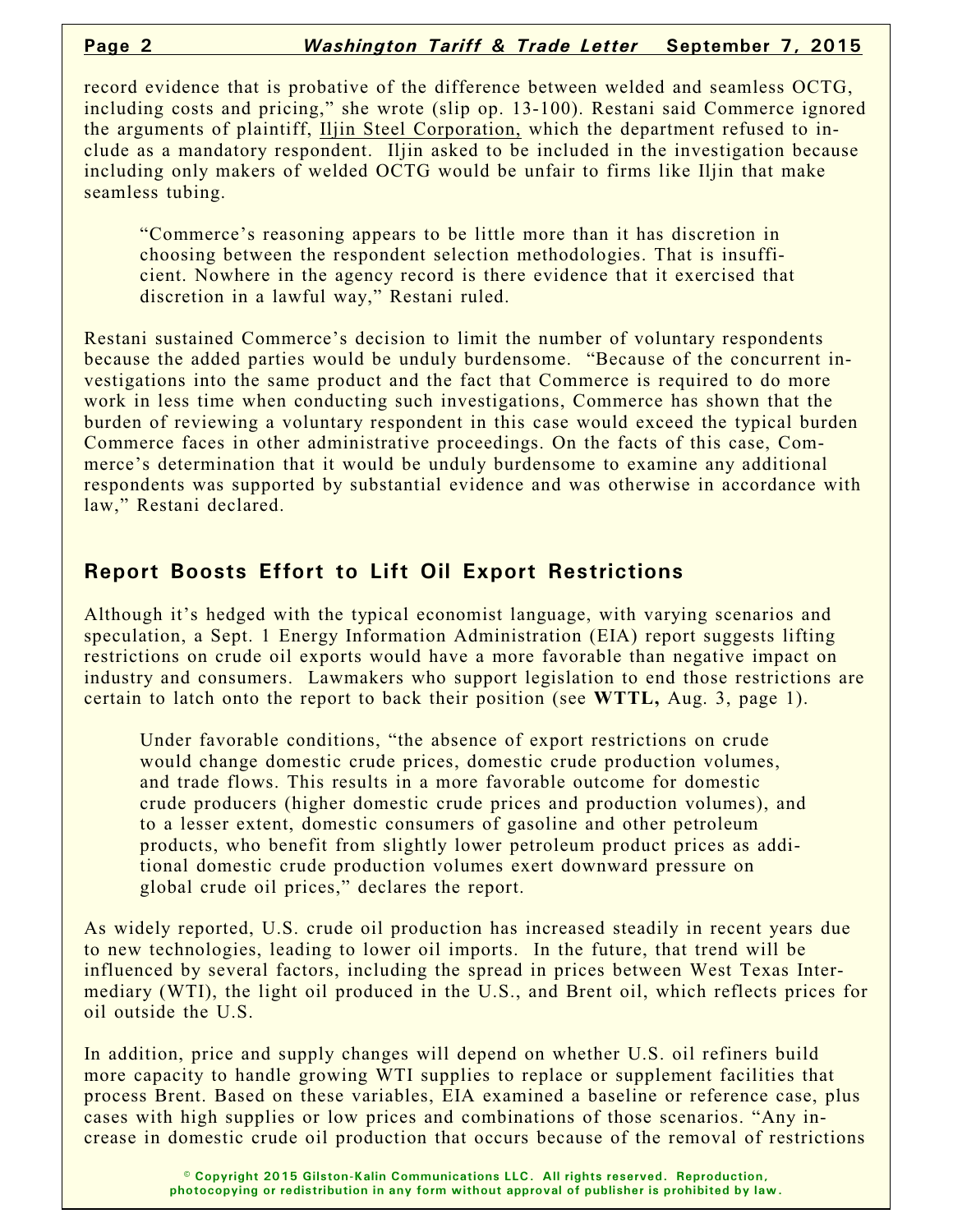#### **September 7, 2015** *Washington Tariff & Trade Letter* **Page 3**

on crude oil exports that is not offset by reduced production outside the United States would also represent an increase in global crude oil supplies, which in turn places downward pressure on global crude oil prices, as represented by Brent. To the extent that higher domestic production results in lower global crude prices, the increase in the absolute level of domestic crude prices will be smaller than the reduction in the Brent-WTI spread, which reflects both higher WTI prices and lower Brent prices," it explains.

"The situation outlined above, and explored in more detail below, presents a challenge to policymakers. Given the range of cases considered in this analysis, most of which include rising price paths for both crude oil and petroleum products, even sectors or groups that would stand to benefit from the removal of crude oil export limitations, such as gasoline consumers, may see future price increases for reasons totally unrelated to decisions regarding the removal or retention of existing crude oil export restrictions," EIA, a branch of the Energy Department, cautions.

"For example, should a removal of export restrictions on crude oil be followed by a rise in gasoline prices, it is unlikely that consumers would respond favorably to an argument that prices would have increased even more if crude oil export restrictions had remained in effect," it notes.

"Given the interest of both policymakers and stakeholders in exploring the implications of relaxation or removal of existing policies restricting crude oil exports, many readers of this and other reports on this subject will naturally focus on comparisons between cases with and without these policies. Although policy decisions regarding crude oil export restrictions do affect crude oil prices in some cases, it is evident that those effects are modest in relation to the price differences that arise because of variation in other assumptions across the different baseline cases," the report states.

# **Car Maker Settles BIS Charges of Illegally Exporting Vehicles**

Lesson learned: Don't lie to BIS. Streit USA allegedly told the agency it had lost sales it had sought licenses for but then exported the items anyway without licenses. The company, an armored vehicle manufacturer in North Charleston, S.C., its parent company in the United Arab Emirates (UAE), another UAE subsidiary, and two corporate officers agreed Sept. 1 to pay BIS \$3.5 million to settle charges related to the unlicensed export of armored vehicles to Venezuela via Canada and other destinations in 2008.

Streit USA faced 13 charges of unlicensed exports of 25 armored vehicles, reexports in violation of a BIS license condition, false statements to BIS in connection with a license application, and failing to update BIS regarding material changes of fact. Streit Group FZE and Streit Middle East faced seven related charges.

Each company agreed to pay \$1.6 million, of which \$750,000 will be suspended for three years and then waived if they commit no further violations. In addition, Streit Group Chairman Guerman Goutorov and Streit USA President Eric Carlson face one charge each for their roles in the scheme, agreeing to pay \$250,000 and \$50,000 in respective penalties. The U.S.-origin vehicles were retrofitted with ballistic steel and bulletproof glass, classified under Export Control Classification Number (ECCN) 9A018. In addition

> **© Copyright 2015 Gilston-Kalin Communications LLC. All rights reserved. Reproduction, photocopying or redistribution in any form without approval of publisher is prohibited by law.**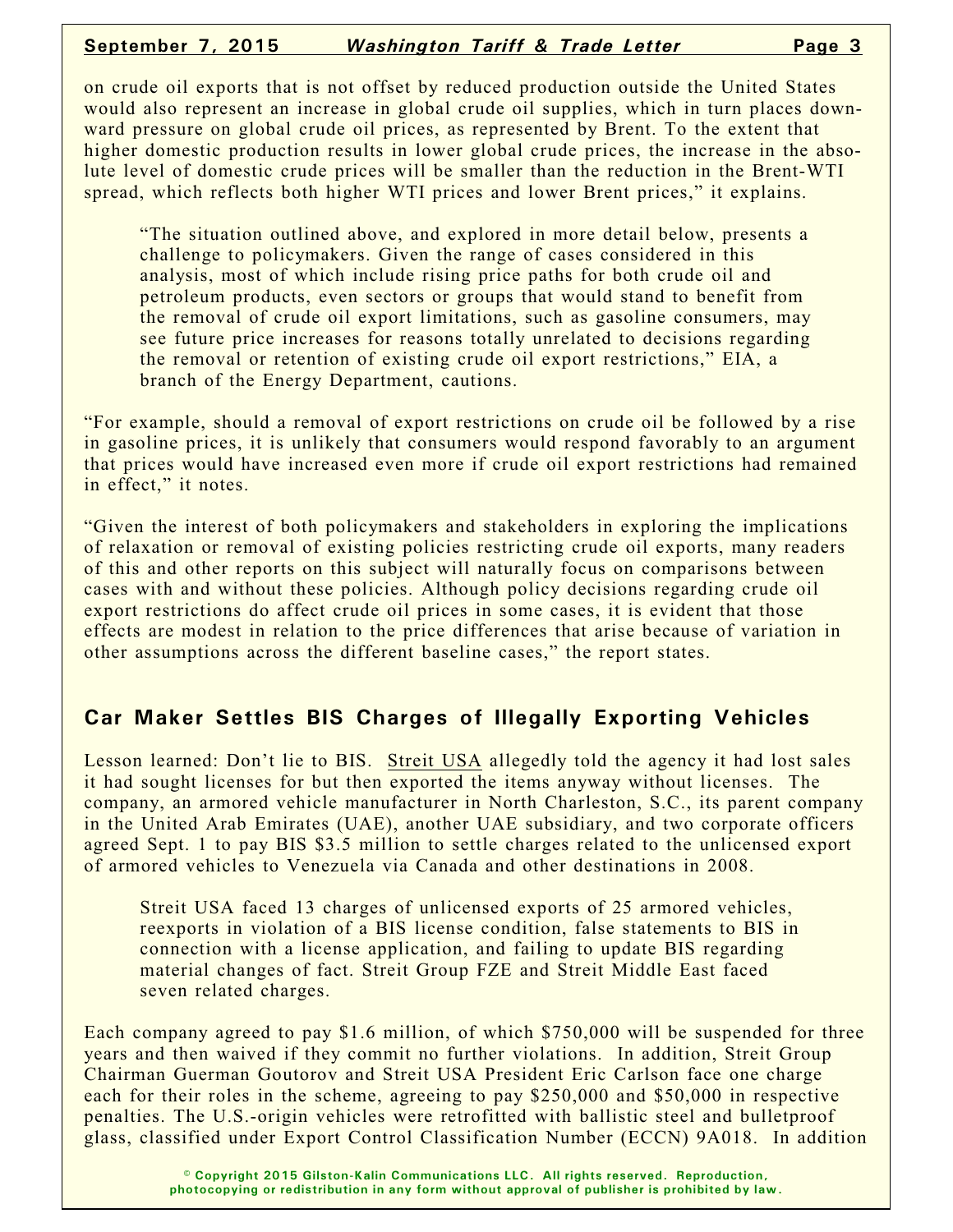to Canada, destinations included Afghanistan, Iraq, Nigeria, Philippines and Singapore. In response to BIS questions about a license application in January 2009, Carlson emailed Streit management saying, "We can advise the Commerce Department that the customer went elsewhere to purchase their armored vehicles due to the fact that it took too long for us to get an export license," BIS reported. "Consistent with this scheme and the response proposed by Carlson, Streit USA falsely stated to BIS on or about February 2, 2009, that the sale had been lost and that the license application should be returned without action," the agency added.

"These penalties should also serve as a reminder to corporate officers of their responsibility to ensure the export of national security controlled items are properly licensed, and of the importance of providing full and accurate information to BIS," said Assistant Secretary of Commerce for Export Enforcement David Mills in a statement.

On its website, Streit advertises that it produces armored luxury vehicles such as Mercedes, BMWs and Bentleys, in addition to SUVs, swat vehicles and personnel carriers. Streit appears to have no relationship with Streit's Matzo Company.

## **Reif Named USTR Chief Transparency Officer**

Tim Reif, the U.S. Trade Representative's chief counsel, who has spoken mostly on background or off the record for the past six years, was named Sept. 3 to the newly created post of chief transparency officer. The job was established as part of fast-track trade promotion authority statute (TPA) (H.R. 2146) that was enacted in June.

As part of the TPA bill's extensive new requirements for the USTR to consult with Congress on pending trade deals, Section 104(f) called for the naming of a transparency officer to oversee the new rules. "There shall be in the Office one Chief Transparency Officer. The Chief Transparency Officer shall consult with Congress on transparency policy, coordinate transparency in trade negotiations, engage and assist the public, and advise the United States Trade Representative on transparency policy" it states.

The appointment of Reif, a former Democratic international trade counsel for the Ways and Means Committee, drew quick praise from House and Senate Democrats. "This announcement is a good move to begin implementing the transparency provisions of our bipartisan trade bill," said a statement by Ron Wyden (D-Ore.), ranking member on Senate Finance Committee. "I look forward to working with Tim," Ranking Ways and Means Democrat Sander Levin (D-Mich.) said in a statement. "His many years working with members of Congress will help the administration determine how to enhance the transparency of U.S. trade policy, a vital area in need of improvement," he added.

Reif became USTR general counsel in 2009 after working for Ways and Means and several years in private law practice. He received his JD from Columbia Law School and his Master of Public Affairs and Bachelor degrees from Princeton University. "Tim is uniquely qualified to further this administration's unprecedented efforts to make trade negotiations more accessible and transparent to the public and their representatives in Congress," said USTR Michael Froman in his statement announcing Reif's appointment.